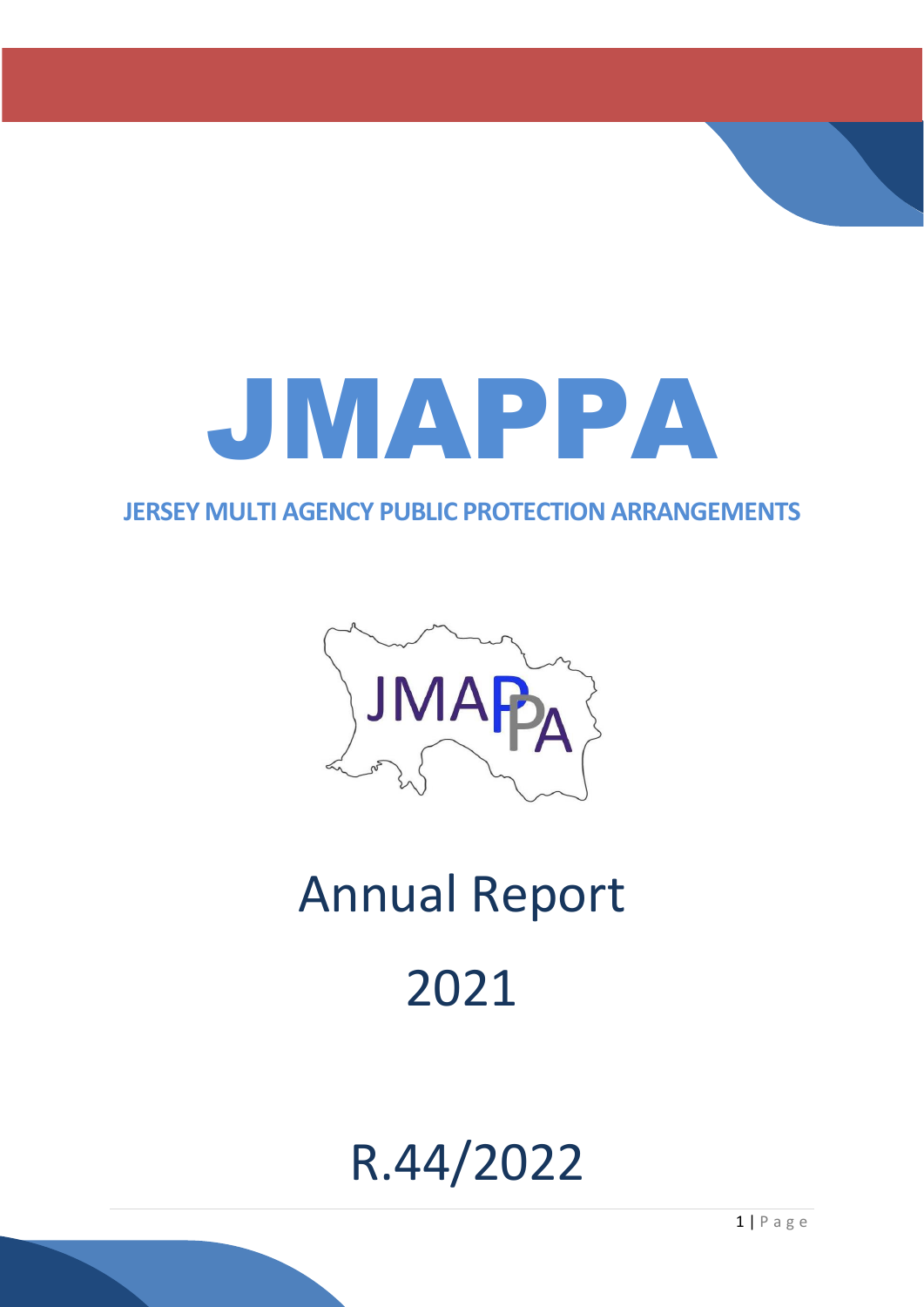## **Contents** Page

| JMAPPA 2021 Infographic                              |    |  |  |  |
|------------------------------------------------------|----|--|--|--|
| 1. Introduction by the JMAPPA SMB Chair              | 4  |  |  |  |
| 1.1 What is JMAPPA?                                  | 5  |  |  |  |
| 1.2 Who is managed under JMAPPA?                     | 6  |  |  |  |
| 1.3 JMAPPA Management Levels                         | 7  |  |  |  |
| 2. Key Findings                                      | 8  |  |  |  |
| 3. JMAPPA 2021 Management                            | 9  |  |  |  |
| 3.1 Category 1 - Registered Sex Offenders            | 10 |  |  |  |
| 3.2 Category 2/3/PDP Offenders                       | 10 |  |  |  |
| <b>4. JMAPPA Process</b>                             | 11 |  |  |  |
| 4.1 JMAPPA Referrals                                 | 11 |  |  |  |
| 4.2 JMAPPA Meetings                                  | 12 |  |  |  |
| 4.3 Individuals subject to JMAPPA                    | 12 |  |  |  |
| 5. Reoffending                                       | 13 |  |  |  |
| 5.1 General Reconvictions                            | 13 |  |  |  |
| 5.2 Notification / Restraining Order Breaches        | 13 |  |  |  |
| 5.3 Serious Further Offending                        | 13 |  |  |  |
| 6. JMAPPA Coordinator's Summary                      | 14 |  |  |  |
| 6.1 Integrated Offender Management (IOM)             | 14 |  |  |  |
| 6.2 JMAPPA Guidance                                  | 14 |  |  |  |
| 6.3 Multi Agency Tasking and Co-ordination (MATAC)   | 14 |  |  |  |
| 7. Multi-Agency Risk Assessment Conferencing (MARAC) | 15 |  |  |  |
| 8. Conclusion                                        | 16 |  |  |  |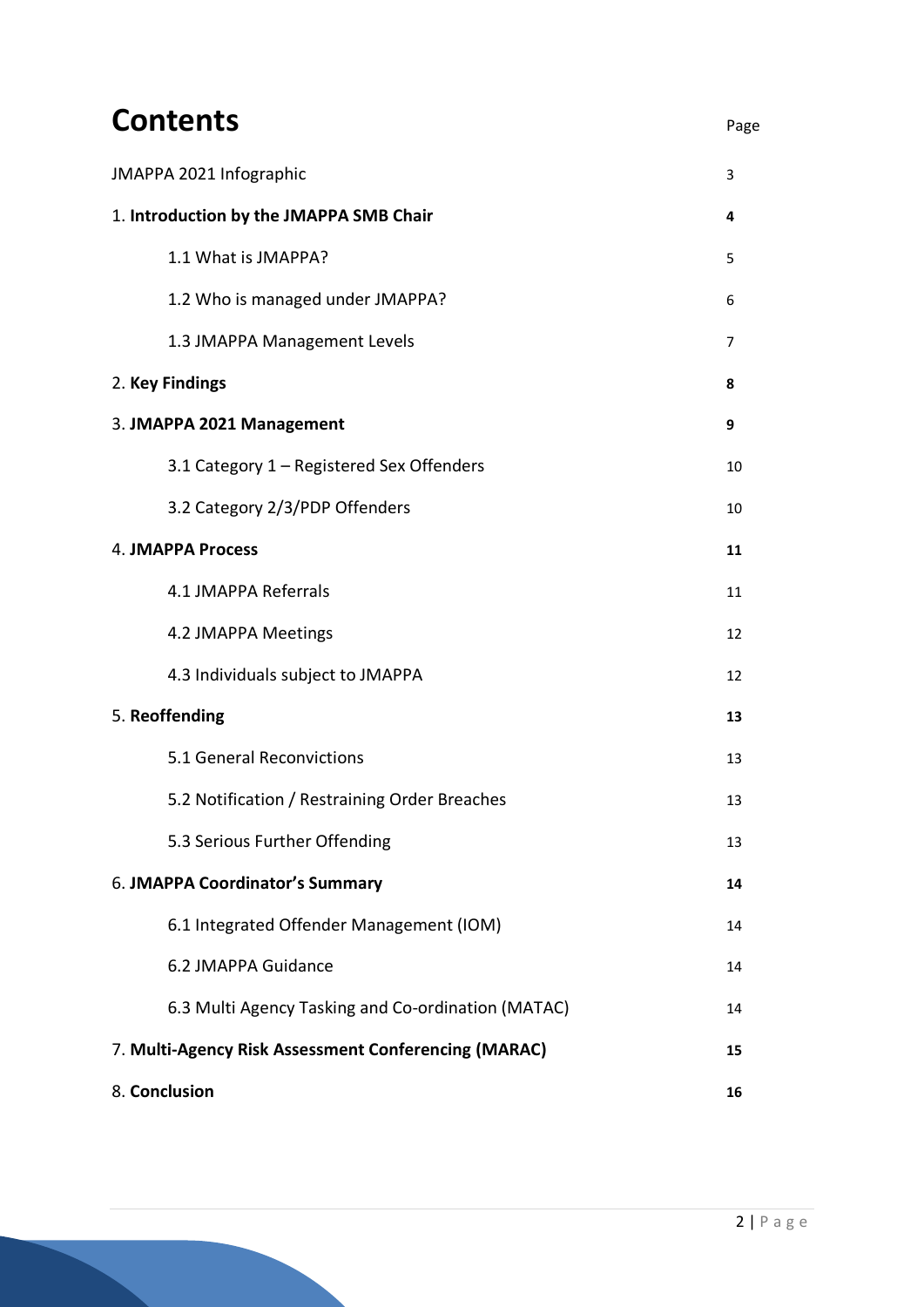#### **Jersey Multi-Agency Public Protection Arrangements 2021**

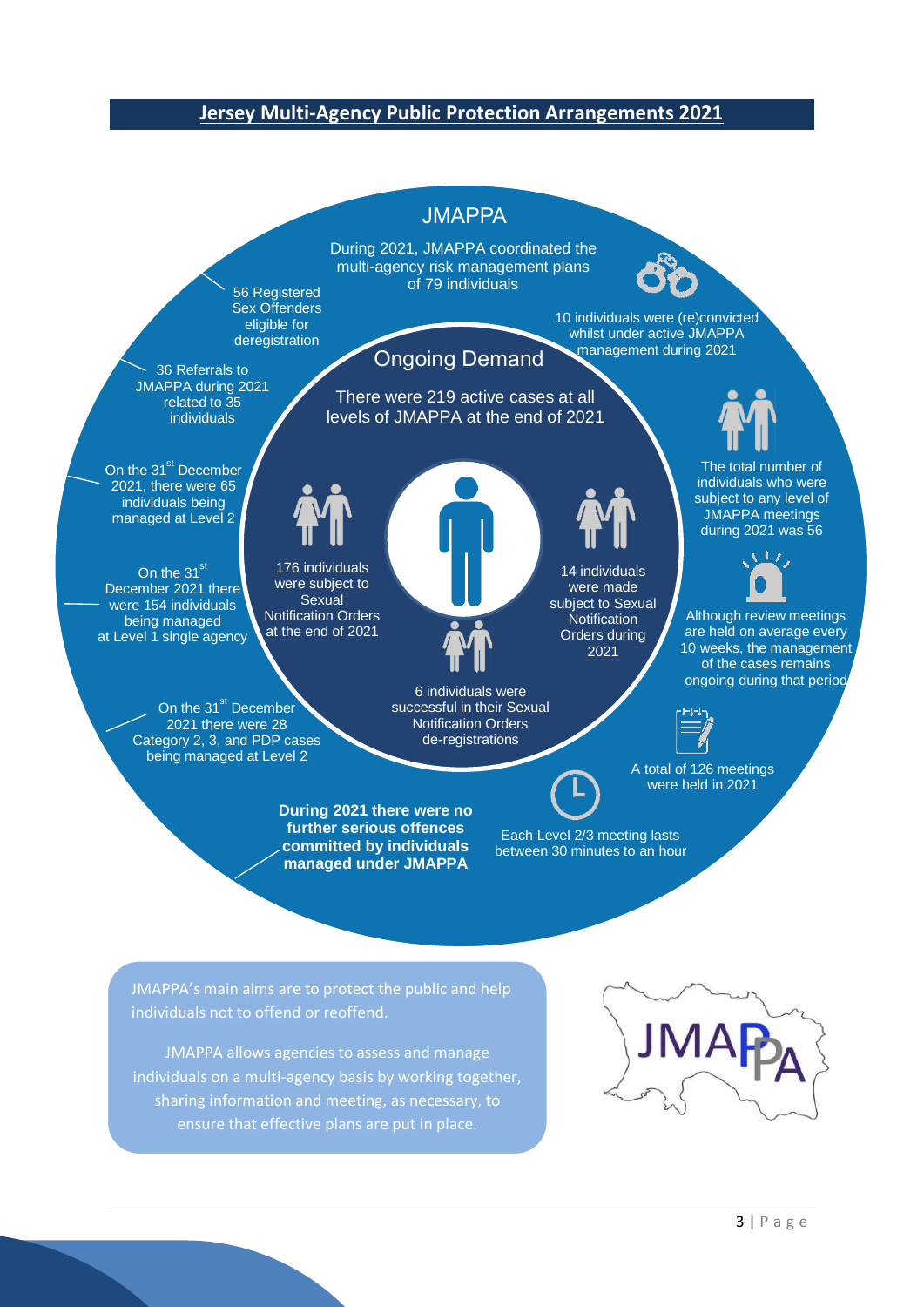#### **JMAPPA Annual Report 2021**

*As the incoming chair (October 2021) of the Strategic Management Board (SMB) for Jersey Multi Agency Public Protection Arrangements (JMAPPA), and on behalf of the board, it is my pleasure to submit and introduce the Annual Report for 2021.*

*2021 marks the 11th anniversary of the Sexual Offenders (Jersey) Law 2010 and 10 years since the introduction of JMAPPA. Since that time JMAPPA has overseen the management of the islands most serious violent and sexual offenders.*

*The key aim of JMAPPA is to ensure the protection of public by ensuring robust assessment and management of those individuals in our communities who have committed serious acts of violent or sexual offending. This cannot be delivered by one agency alone, hence the need for the co-operation of agencies across a full range of disciplines.*

*I would especially like to mention the incredible resilience demonstrated by all JMAPPA partners since March 2020 and the outbreak of the Covid-19 pandemic.* 

*As a result of this, and the hard work of the JMAPPA team to establish the delivery of JMAPPA on a remote or blended basis, we have been able to continue to work under a set of very different circumstances. Despite the challenges faced in 2020 and 2021, we have maintained our ability to support and challenge offenders as well as protecting victims from further harm.* 

*During 2021, JMAPPA coordinated the multi-agency risk management plans of 79 individuals. This number is similar to those in 2020 which was 77. The total number of individuals entering the JMAPPA process during 2021 was 34.*

*The total number of offenders subject to sex offender Notification Orders in Jersey at the end of 2021 was 176 with 14 new registrations during 2021. 40 of these people were in custody, 89 in the community and 47 were residing outside of Jersey on a temporary/permanent basis. At the time of writing, the majority of these individuals were being managed by a single agency, whilst 37 were being managed through the partnership arrangements.* 

*At the end of 2021, a total of 219 individuals were being managed at all levels of JMAPPA, 65 individuals (including individuals subject to Notification Orders) were actively managed at JMAPPA level 2 or 3. The majority of these cases were managed at JMAPPA level 1 (single agency) with a resultant demand on the resources of those lead agencies. This responsibility has largely fallen to the Police with a smaller number being managed by Probation, Prison and other partnership agencies.* 

*The number of reconvictions during 2021 of those clients managed through this multi-agency process remained consistently low with 10 offenders being reconvicted of further offences. None of these offences were so serious to require a Serious Case Review.* 

*To conclude this introduction, I wish to say a very heartfelt thank you to all partners and staff involved in the JMAPPA processes across Jersey and the UK for the commitment to engage and work together to protect victims, the public, and manage risk through partnerships.*

*Susan Richardson Prison Governor Chair of JMAPPA SMB March 2022*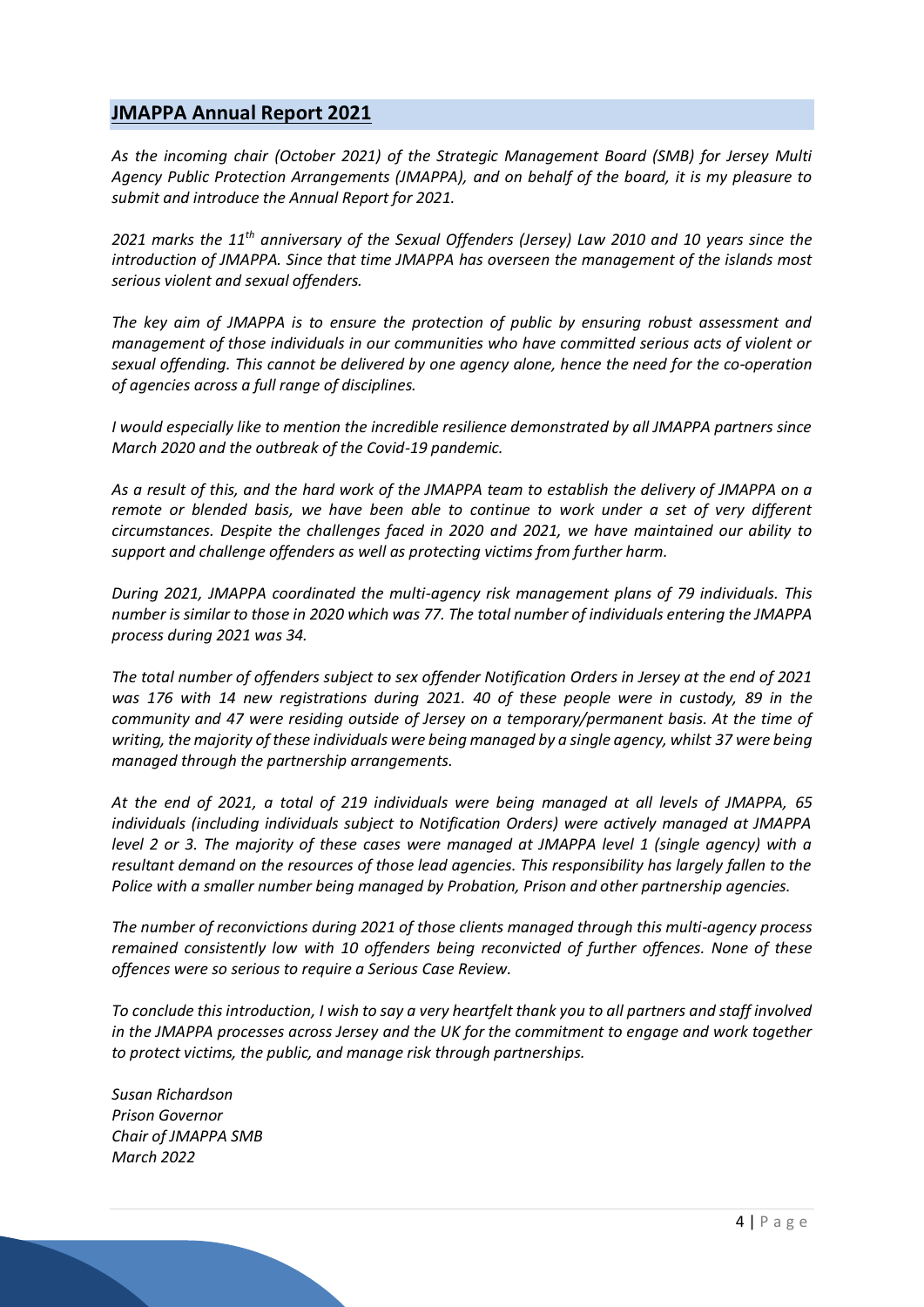#### **1.1 What is JMAPPA?**

JMAPPA stands for Jersey Multi-Agency Public Protection Arrangements. It is the process through which criminal justice, statutory and voluntary agencies can share information, make plans and work together to manage the risks posed by individuals who have committed, or are assessed as likely to commit, acts of violence or sexual offences.

Jersey's Multi-Agency Public Protection Arrangements (JMAPPA) were implemented in 2011 when the Sex Offenders (Jersey) Law 2010 came into force. In pursuance of Article 28 of that law, arrangements to assess and manage sexual, violent and dangerous offenders, together with potentially dangerous persons were made. The purpose of JMAPPA is to protect the public by coordinating the management of individuals assessed as posing a risk of serious harm to others.

These arrangements were made with the agreement of the Ministers of the departments and with the cooperation of 'Office Holders', departments who have a 'Duty to Cooperate' and 'Interested Parties' as detailed in the aforementioned law.

The Office Holders are the Chief of Police, Chief Probation Officer, Prison Governor and the Chief Officer of Customs and Immigration. The Ministers of the departments who are identified as agencies who have a 'Duty to Cooperate' are Justice and Home Affairs, Health and Community Services, Children, Young People, Education and Skills and Customer and Local Services. 'Interested Parties' includes, but is not restricted to, the Connétables, Comité des Chefs de Police, together with organisations that provide rented housing accommodation, accommodation for the homeless, support for children in need or at risk and support for victims of domestic and sexual abuse.

JMAPPA is not a statutory body; rather it is a mechanism through which agencies can, in a coordinated manner, discharge their statutory responsibilities and wider obligations with reference to protecting the public.

The JMAPPA Guidelines were premised on the MAPPA Guidance which is applied in England and Wales. The JMAPPA process is overseen by the Strategic Management Board (SMB) which consists of Chief Officers or their representatives from the Police, Prison, Probation, Customs and Immigration, Customer and Local Services (CLS), Strategic Policy, Planning and Performance (SPPP), Children, Young People, Education and Skills (CYPES), and Health and Community Services Departments.

The period an offender remains a JMAPPA offender varies significantly. Some will be JMAPPA offenders for life (for example someone subject to Notification Orders who never applies or is not successful in de-registration) and some for less than 6 months. The period will be dependent upon the offence committed and the sentence imposed and any ongoing risks.

Individuals remain subject to JMAPPA for three months after the latest date of each and any of the following:

- Release from custody.
- End of post-custodial licence.
- End of Probation or Community Service Order.
- Reduction to Level 1 management.
- Removal of sex offender notification requirements.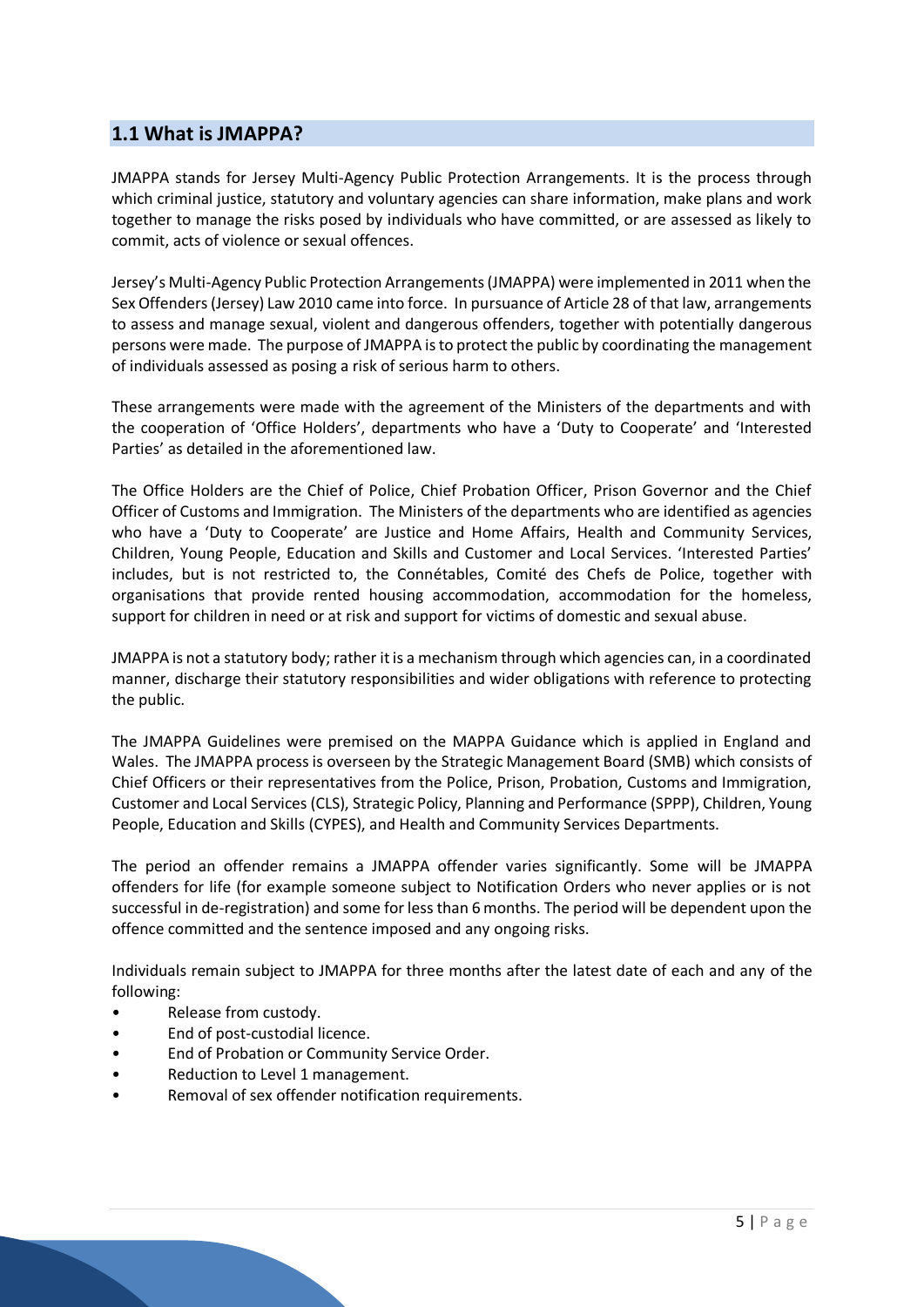#### **1.2 Who is managed through JMAPPA?**

There are five categories of JMAPPA-eligible offenders:

- **Category 1 Offenders (Sex Offenders)**: All offenders subject to notification requirements under Sex Offenders (Jersey) Law 2010.
- **Category 2 Offenders (Violent Offenders)**: An offender who has been sentenced for their most recent violent offence to:

12 months in custody or longer  $or a Treatment Order (with or without restrictions)  $\underline{or}$  a$ </u> Guardianship Order under the Mental Health (Jersey) Law 2016.

• **Category 3 Offenders:** Individuals with a criminal conviction (current or historic) or a defendant who does not have capacity to participate effectively in court proceedings as determined under the Mental Health (Jersey) Law 2016 **and** 

is assessed as posing a risk of serious harm but does not meet Category 1 or 2 criteria.

- **Category 4 Offenders (Terrorist Offenders):** Individuals who are suspected to have committed, been charged or convicted of a terrorism related offence (Jersey or abroad) **or**  may be at risk of involvement in a terrorism related activity. Any case eligible for Category 4 must enter JMAPPA at level 3.
- **Potentially Dangerous Persons (PDPs):** Individuals with no criminal conviction but assessed as posing a risk of serious harm.

The criteria for Category 1 and 2 cases is unambiguous. All offenders within these categories must be identified as JMAPPA cases and managed through the JMAPPA process at one level or another.

The thresholds for Categories 3 and PDP are more subjective and are based on the referring agency's assessment of the risk of serious harm posed.

Category 4 offenders were introduced towards the end of 2021 and if an offender is eligible for JMAPPA under more than one category, the JMAPPA Coordinator will decide the most appropriate category of management.

Serious harm can be defined as an event, which is life threatening and/or traumatic, from which recovery, whether physical or psychological, can be expected to be difficult or impossible. Risk of serious harm is the likelihood of this event happening. It should be recognised that the risk of serious harm is a dynamic concept and should be kept under regular review.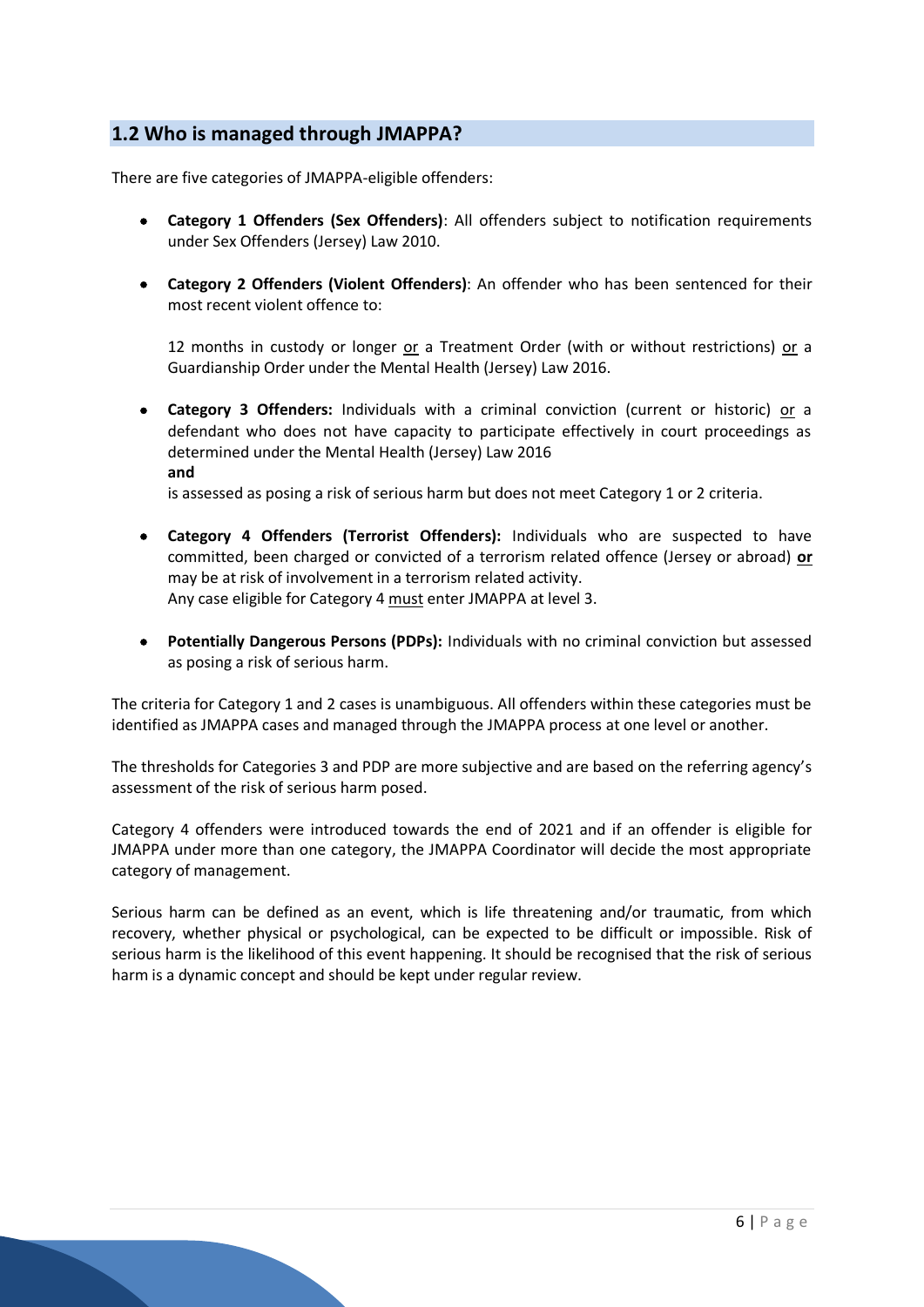#### **1.3 Management Levels**

All JMAPPA clients are assessed to establish the level of risk of harm they pose to the public. Risk management plans are then agreed for each client to manage those risks.

JMAPPA allows agencies to assess and manage individuals on a multi-agency basis by working together, sharing information and meeting, as necessary, to ensure that effective plans are put in place.

There are three levels of JMAPPA management. They are mainly based upon the level of multi-agency cooperation required but higher risk cases tend to be managed at levels 2 and 3. Clients will move up and down the levels as appropriate.

The management level does not directly correspond with severity of offending behaviour. There are many cases involving serious harmful offending that are managed at the lowest JMAPPA level – Level 1.

#### • **Level 1 Management**

At any one time, the majority of JMAPPA cases are managed at Level 1. There should be the same level of cooperation and information sharing between partners at Level 1 as there is at the higher management levels (2 and 3).

At Level 1 management, it is assessed as defensible for the case to be managed within the risk management protocols of one identified agency. Typically, this will be the States of Jersey Police, Jersey Probation and Aftercare Service and the States of Jersey Prison Service though other agencies may be identified as the lead agency on a case-by-case basis.

It is important to highlight that the Level 1 lead agency is not solely responsible for the risks posed by the identified individual. Regardless of the management level and identified lead agency, all partner agencies at all times retain their full statutory responsibilities and obligations to public protection.

#### • **Level 2 Management**

At Level 2, the level of risk is assessed as sufficiently high to require a coordinated information sharing, assessment and risk management approach. Level 2 management arrangements are framed around a formal multi-agency meeting structure. The purpose of the JMAPPA Level 2 meeting is to enhance, not override, the continuous multi-agency risk management of a case. It is vital that professionals are empowered to react to dynamic changes in circumstances and risk regardless of JMAPPA status or management level.

#### • **Level 3 Management**

Level 3 is the highest level of JMAPPA management and is reserved for the management of the critical few very high-risk public protection cases.

The key difference between Level 2 and Level 3 is the requirement for exceptional resource allocation or strategic level intervention in the risk management arrangements. Attendees at Level 3 are senior management level – e.g. Detective Superintendent of the States of Jersey Police, Chief Officer or Team Manager of the Jersey Probation and Aftercare Service and member of the Jersey Prison Service Management Board.

All category 4 offenders will enter the JMAPPA process at level 3 due to the specialist nature of this type of offence.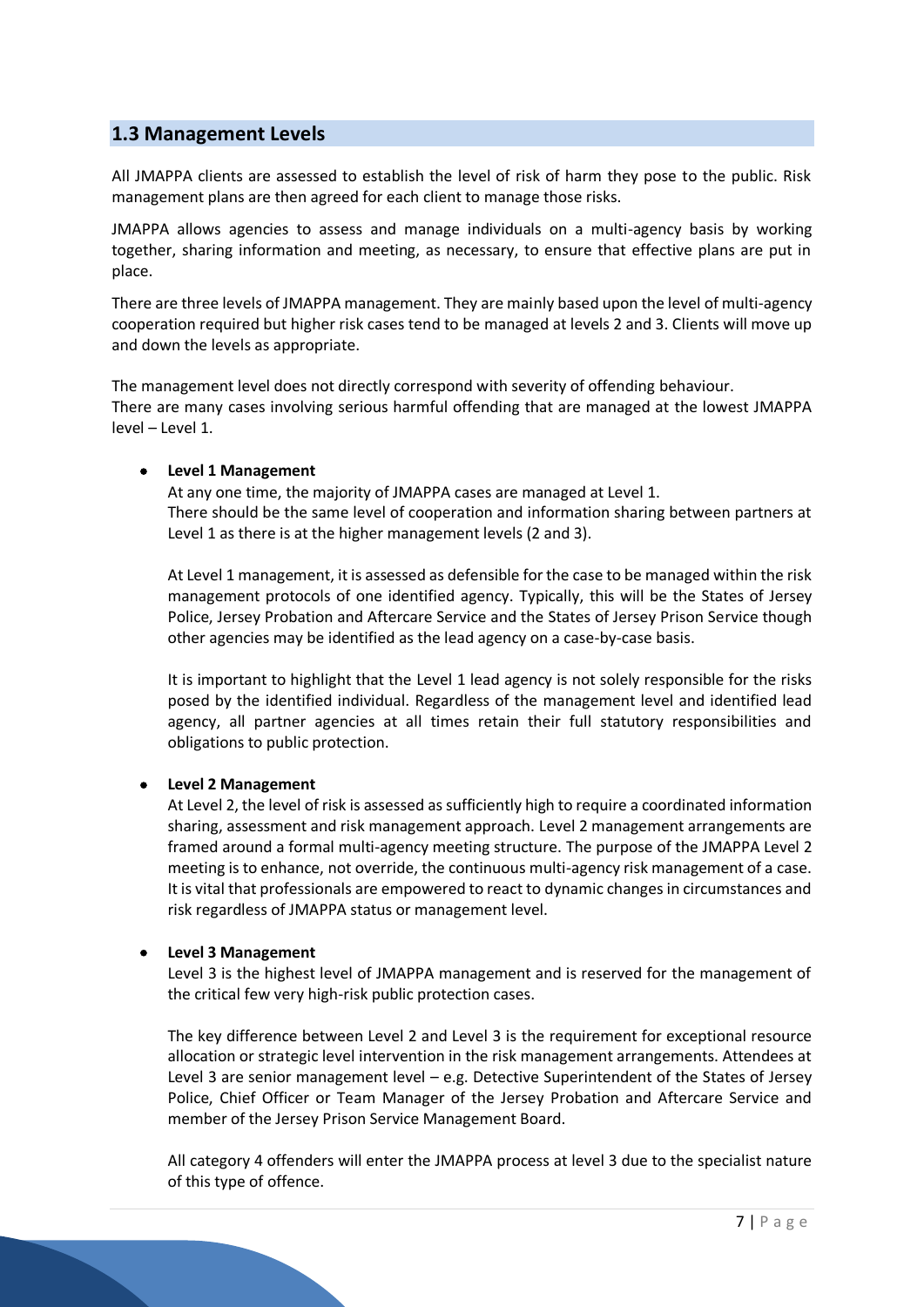#### **2. Key Findings 2021**

- On 31 December 2021, there were 219 offenders under JMAPPA management in Jersey.
- Of these, 180 were Category 1 offenders, 23 were Category 2 offenders (mainly violent offenders) and 16 were Category 3/PDP offenders.
- There were 154 offenders under Level 1, single agency management, and 65 under Level 2 multi-agency management.
- The population of JMAPPA offenders on 31 December continues to increase. The total in 2020 was 215 and in 2019 it was 193.

#### **Categories of offenders**

- The number of Category 1 offenders under JMAPPA has been growing yearly. The total on 31 December 2021 was higher than in the last year (172).
- The number of Category 2 offenders under JMAPPA on 31 December decreased by 4 individuals. The total in 2020 was 27.
- The number of Category 3/PDP offenders remained stable with 16 in 2021 and 16 in 2020 and 9 in 2019.
- Category 4 was introduced towards the end of 2021 therefore there are no cases to record in 2021.

#### **Management level**

• On 31 December 2021, there were 65 individuals being managed at level 2, being managed by multi-agency.

#### **Registered Sex offenders**

- There were 176 Registered Sexual Offenders on 31 December 2021. This is an increase from 171 on 31 December 2020 and continues a trend of successive annual increases.
- There were 14 new registered Sex Offenders in 2021. This is remained stable from the previous year as there were 14 new registered Sex Offenders in 2020.
- The number of de-registrations has remained the same with a total of 6 persons de-registered.

#### **Serious further offences**

• There were no serious further offences committed by individuals being managed at JMAPPA level's 2 or 3. There were no Serious Case Reviews commission by JMAPPA.

#### **Annual Audit**

- An Annual Audit was carried out by Partnership leads regarding the performance of the arrangements throughout 2021. Key findings included:
	- Feedback provided by agencies was positive and demonstrated ongoing commitment to the objectives of the JMAPPA Partnership;
	- Meetings were well prepared for, conducted and that the key elements of risk assessment were maintained, despite the challenges of the ongoing pandemic in 2021;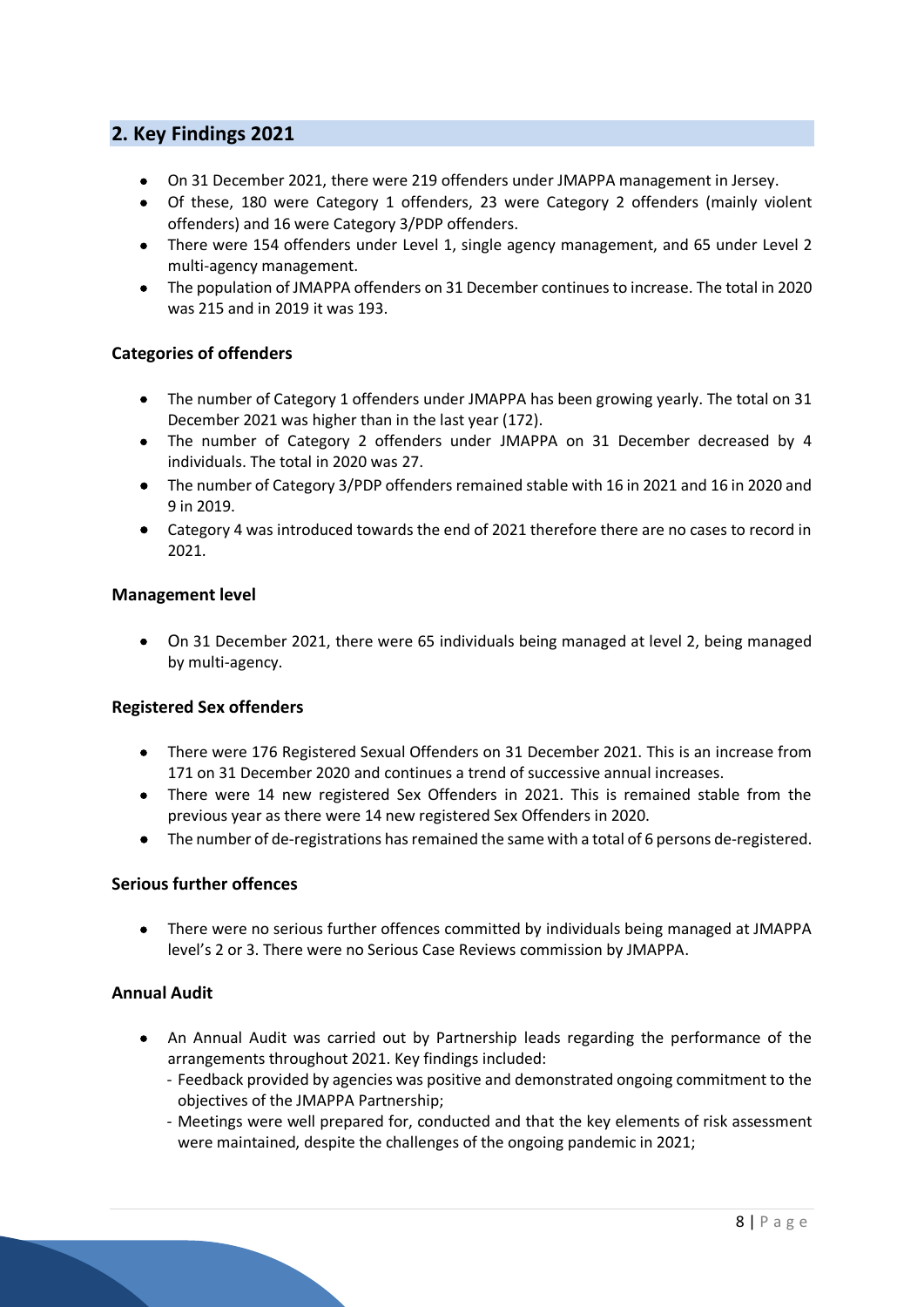- Aside from staff absences affecting meeting attendance, factors associated with the pandemic were not judged to have negatively impacted on the implementation of risk management plans or other elements of the JMAPPA.

#### **3. JMAPPA 2021 Management**

Some individuals can be referred to JMAPPA more than once due to changing circumstances. As an example, because cases are being referred sooner into JMAPPA, this could mean a case could be archived before a Court sentencing. If the sentence falls within JMAPPA Category 1, 2 or 4 then the individual will be referred to JMAPPA again so that up to date information is received by the Coordinator.

On 31 December 2021, 219 offenders were being managed under JMAPPA.

Most of the offenders were Category 1 offenders managed at Level 1.

| JMAPPA Eligible Offenders as of 31 December 2021 |            |                   |                   |                          |              |  |  |  |
|--------------------------------------------------|------------|-------------------|-------------------|--------------------------|--------------|--|--|--|
|                                                  | Category 1 | <b>Category 2</b> | <b>Category 3</b> | <b>PDP</b>               | <b>Total</b> |  |  |  |
| Level 1                                          | 143        |                   |                   |                          | 154          |  |  |  |
| Level 2                                          | 37         | 19                |                   | $\overline{\phantom{0}}$ | 65           |  |  |  |
| Level 3                                          | -          | -                 |                   | $\overline{\phantom{0}}$ |              |  |  |  |
| <b>Total</b>                                     | 180        | 23                | 13                |                          | 219          |  |  |  |

The total number between Registered Sex Offenders and JMAPPA Category 1 offenders can be different as individuals' remains under JMAPPA for 3 month's post deregistration. See "What is JMAPPA" for further information.



Sentencing guidelines contribute to changes in the number of Registered Sexual Offenders, and the number of people convicted of sexual offences increased steadily. Additionally, many sex offenders have to register for long periods of time, with offenders being registered for life (although they do have a right of apply for de-registration after completing a minimum period of time subject to the notification requirements). This has a cumulative effect on the total number of offenders required to register at any one time.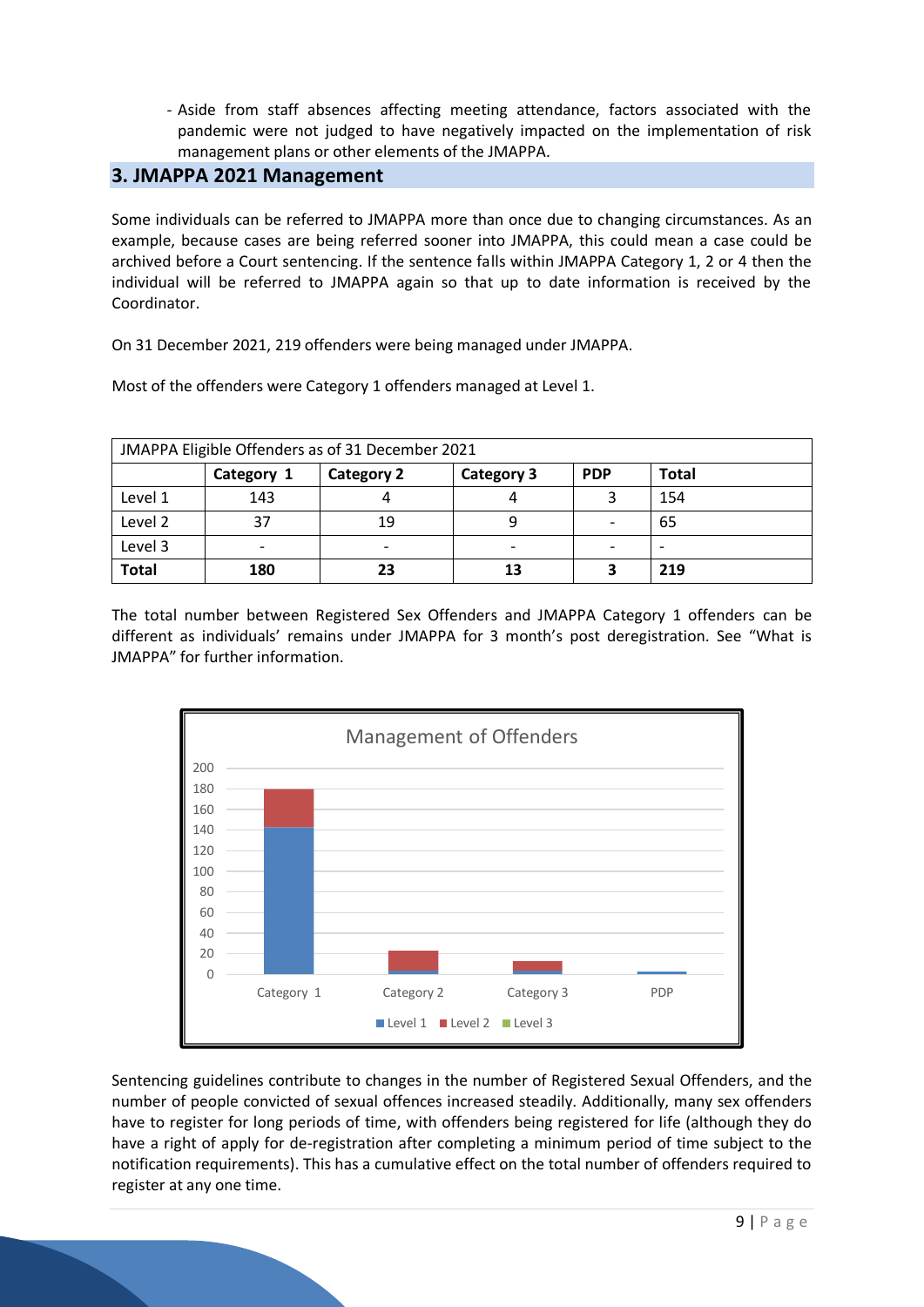#### **3.1 Category 1 - Registered Sex Offenders**

In the course of 2021, 14 people were convicted of offences under the Sex Offenders (Jersey) Law 2010 and were made subject to notification requirements. Over the same period, 6 applications were successful in their de-registration. These numbers remained stable from 2020.



At the end of 2021 there were 56 Registered Sex Offenders who were eligible to apply to the Court to have their Notification Orders removed but have chosen not to make this application.

The age range of all of these offenders' spans from 18 to 81 years and the vast majority are male with only one female. 47 Registered Sex Offenders reside outside of Jersey on a temporary or permanent basis as some of these offenders were deported or have relocated.

As a prescribed jurisdiction under the law, Registered Sex Offenders travelling to Jersey from the United Kingdom also require statutory management with the Police Offender Management Unit as lead agency.

#### **3.2 Category 2 / 3 – Violent or Potentially Dangerous Persons**

On the 31 December there were 19 Category 2 cases being managed at level 2 and 4 being managed at level 1.

At the same time, there were 9 Category 3 cases being managed at level 2 and 4 at level 1. There were 3 Potentially Dangerous Persons (PDP) cases being managed at level 1.

Overall, there were 28 cases being managed at level 2 and 11 at level 1.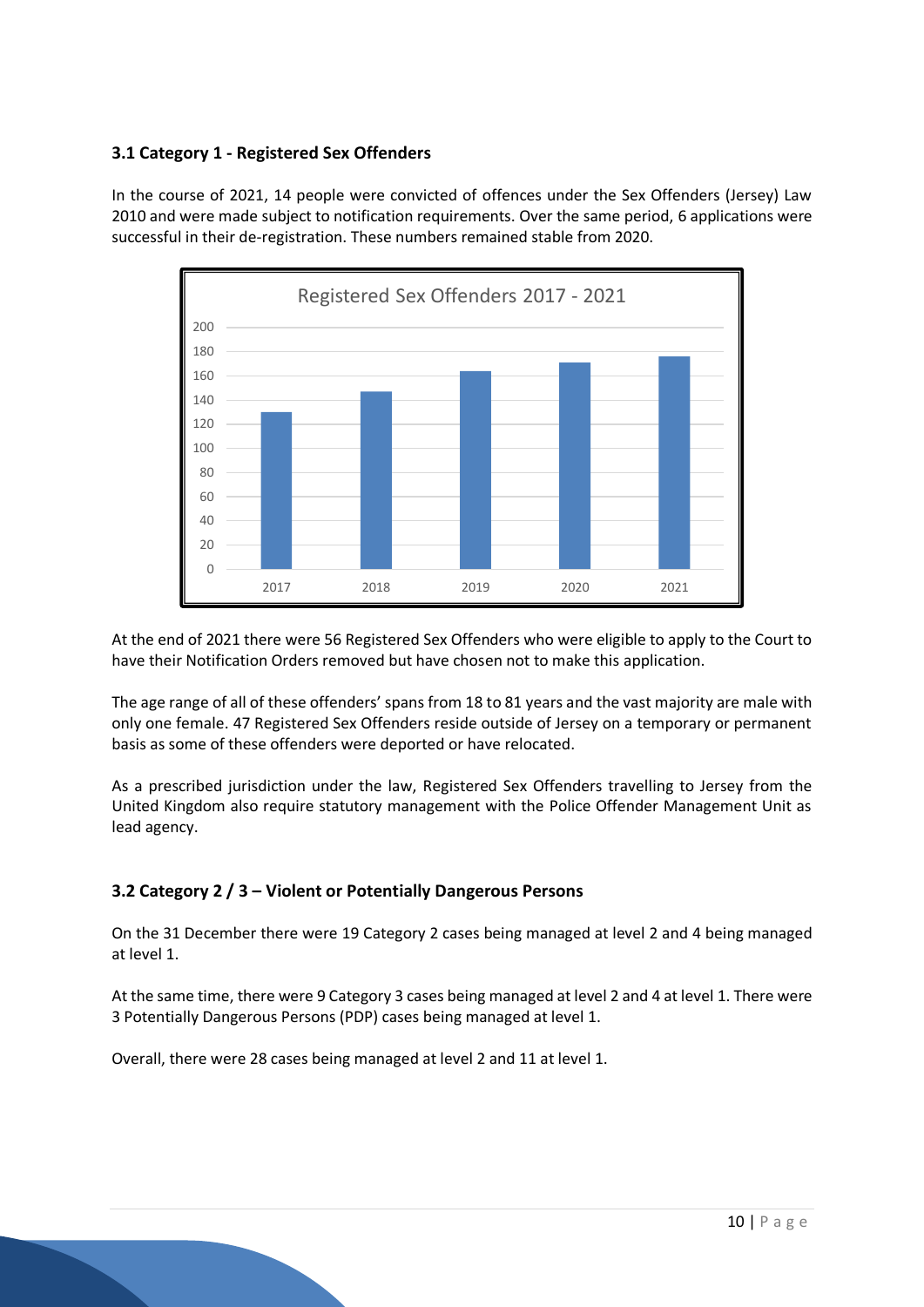#### **4. The JMAPPA Process**

Under JMAPPA, offenders are managed at 3 levels, which reflect the level of multi-agency cooperation required to effectively implement the individual offender's risk management plan. Levels are dynamic and offenders can be moved between levels if that is what the risk assessment and risk management plan require.

Regular formal inter-agency meetings are held at Levels 2 and 3. The number of offenders managed at Level 2 and 3 over the year is recorded. This indicates the number of cases that require the increased oversight that Level 2 and 3 management provides.

When a case is referred to JMAPPA, it is the responsibility of the JMAPPA Coordinator to decide if and how that case should be accepted into the process.

#### **4.1 JMAPPA Referrals**

Some individuals can be referred to JMAPPA more than once due to changing circumstances. As an example, because cases are being referred sooner into JMAPPA, this could mean a case could be archived before a Court sentencing. If the sentence falls within JMAPPA Category 1 or 2 then the individual will be referred to JMAPPA again.

During the year of 2021, there were 36 referrals. This was a decrease of 25% compared to 2020 (48). 5 were related to domestic violence, 11 related to violence and 20 related to sexual offences/concerns. From those 36 referrals, 3 cases went directly to level 2, 31 went for screening and 2 referrals were not accepted as they did not meet criteria. Referrals were received from Probation (16), Police (16) and Health and Community Services (including JAMHS) (3). 1 referral was received from an off-island partner agency.

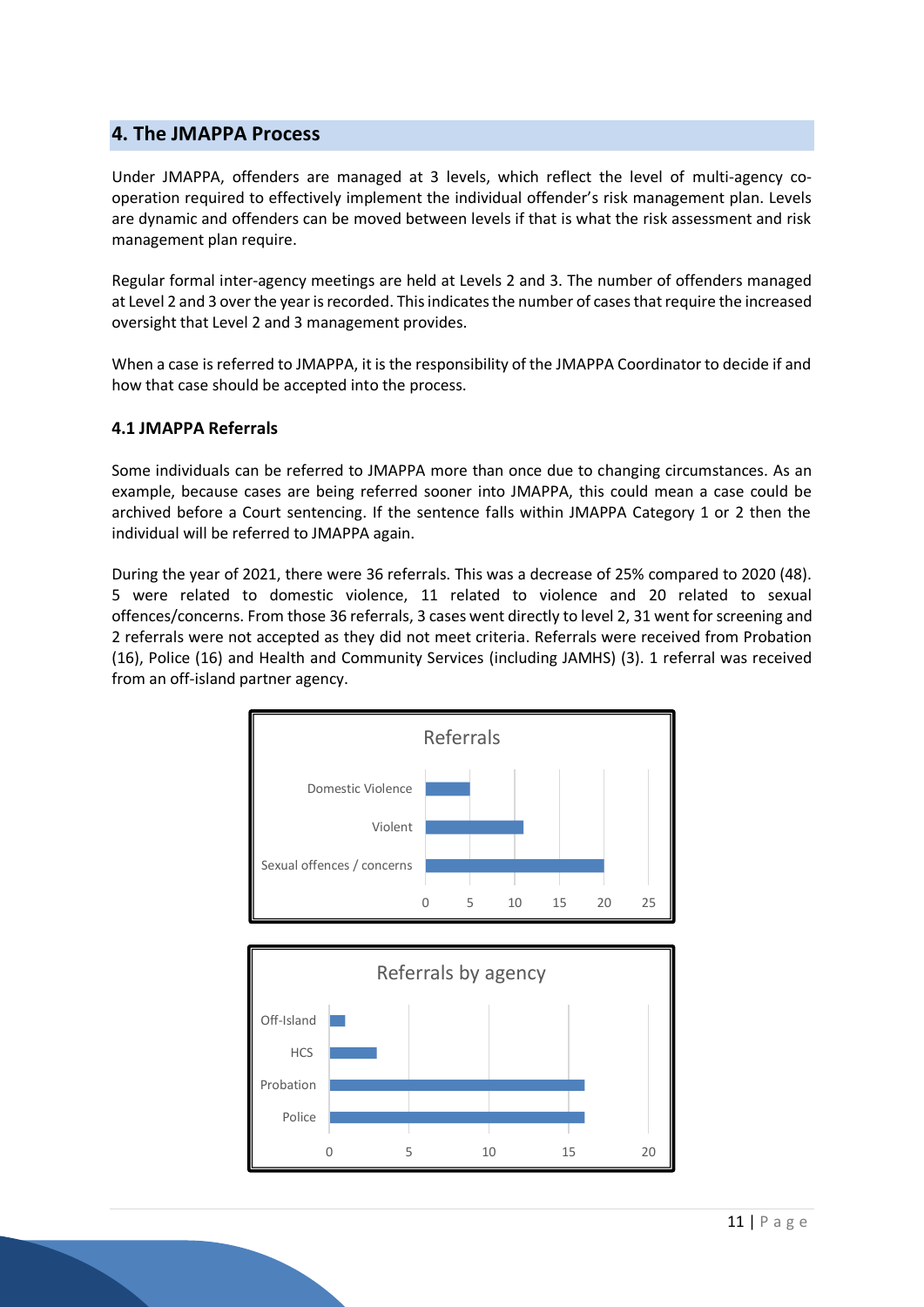#### **4.2 JMAPPA Meetings**



|                 |         | <b>Outcome of Meetings</b> |         |                       |
|-----------------|---------|----------------------------|---------|-----------------------|
| <b>Meetings</b> | Level 1 | Level 2                    | Level 3 | <b>Total Meetings</b> |
| Level 2         | 19      | 73                         |         | 94                    |
| Level 3         |         |                            |         |                       |
| Screening       |         | 20                         |         | 28                    |
| <b>Total</b>    | 27      | 95                         |         | 126                   |

The screening process consists of a brief structured meeting attended by the JMAPPA Coordinator and Level 2 representatives from States of Jersey Police, Jersey Probation and Aftercare Service, States of Jersey Prison Service and Children's Service as a minimum. Representatives from other involved partner agencies may attend on invitation or by request.

Screening attendees consider the referral information, make an initial assessment of risk and agree on the level of management at which the case enters the JMAPPA process. Screening meetings aim to ensure that only individuals whose assessed risk requires management at the higher levels progress to this stage thereby limiting the over management of cases and the unnecessary allocation of multiagency resources through the JMAPPA process.

There was an increase of 36% of JMAPPA meetings at all levels in 2021 (126) in comparison to 2020 (92).

#### **4.3 Individuals Subject to JMAPPA**

The total number of individuals who were subject to any level of JMAPPA meetings was 56. This includes screenings, level 2 and 3 meetings. 34 individuals were subject to more than one meeting.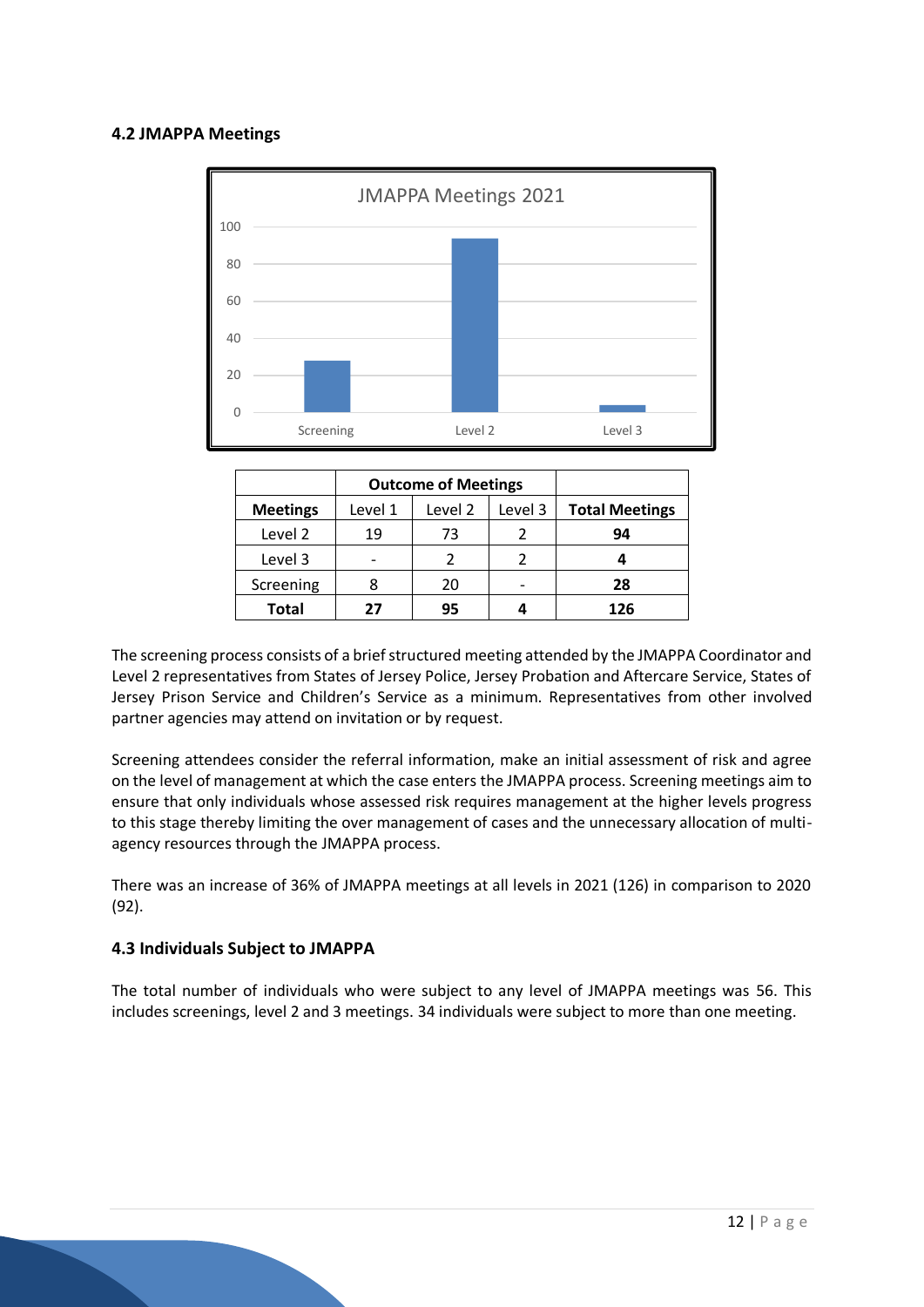#### **5. Reoffending**

#### **5.1 General Reconvictions**

JMAPPA endeavors to manage and reduce serious risk presented by certain individuals. The risks posed through serious violent and sexually harmful behaviour can never be entirely eliminated. In the event that a serious further offence is committed such as that of murder, manslaughter or rape, a Serious Case Review would be required by the Strategic Management Board.



The 2021 reconviction figure is up on 2020 however remains consistently low with ten offenders (12.65%) committing further offences, whilst being managed or within three months of being managed under JMAPPA level 2. The nature of these offences range from speeding, larceny, malicious damage, breach of orders to grave and criminal assault and causing or inciting a sexual act with a male child 12 or younger which lead to a single agency case review. Three individuals have been charged and are awaiting trial and one individual is under investigation.

#### **5.2 Breaches of Notification Requirements for Registered Sexual Offenders**

The States of Jersey Police including the Offender Management Unit actively investigate any breaches of Notification or Restraining Orders.

#### **5.3 Serious Further Offences**

JMAPPA endeavors to manage and reduce serious risk presented by certain individuals. The risks posed through serious violent and sexually harmful behavior can never be entirely eliminated. In the event that a serious further offence is committed such as that of murder, manslaughter or rape, a Serious Case Review would be required by the Strategic Management Board.

It is positive that during the course of 2021, there were no such serious offences committed by clients managed under JMAPPA.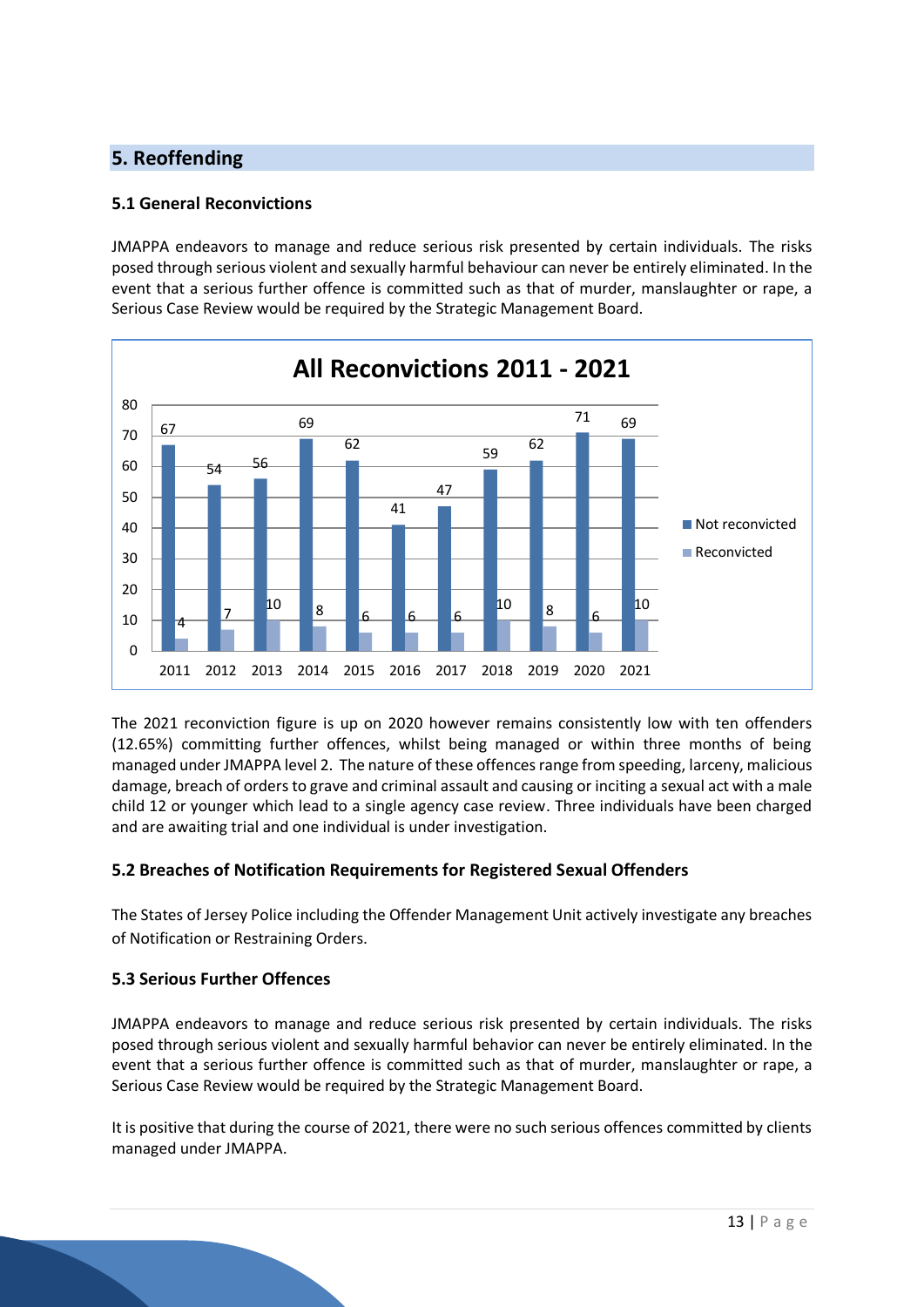#### **6. JMAPPA Coordinator's Summary**

#### **6.1 Integrated Offender Management (IOM)**

There are no cases being managed under IOM and the scheme is currently on pause. Effective communication and information sharing between the principal Criminal Justice agencies which underpins the IOM theory remains routine as best practice in Jersey. In the absence of mandatory Post Custodial Supervision, IOM would rely solely on voluntary engagement and therefore becomes redundant as a separate entity to the regular post custodial support and intervention that is offered through the Criminal Justice agencies and associated partners.

Post Custodial Supervision remains a strategic priority for the JMAPPA Strategic Management Board.

#### **6.2 JMAPPA Guidance**

Work has been undertaken to update the JMAPPA Guidance in line with recommendations following consultation from MAPPA UK, to include the new Category 4 - clients convicted or suspected of terrorism related offences and a stronger emphasis on managing perpetrators of domestic violence to include coercive and controlling behaviour.

Additional guidance for the single agency management of level 1 clients has also been expanded upon.

#### **6.3 MARAC/MATAC**

There are currently no cases under MATAC and this has been made redundant by other forums including the daily domestic abuse meeting. A new daily meeting for any cases that include children has also been introduced during 2021 by Police, IDVA, Children Services and partner agencies in order to act quicker in cases where children are involved.

MARAC has significantly improved in function and effectiveness due to the new meetings introduced.

Further developments e.g. the proposed introduction of the new Domestic Violence Law will further enhance the MARAC and public protection arrangements.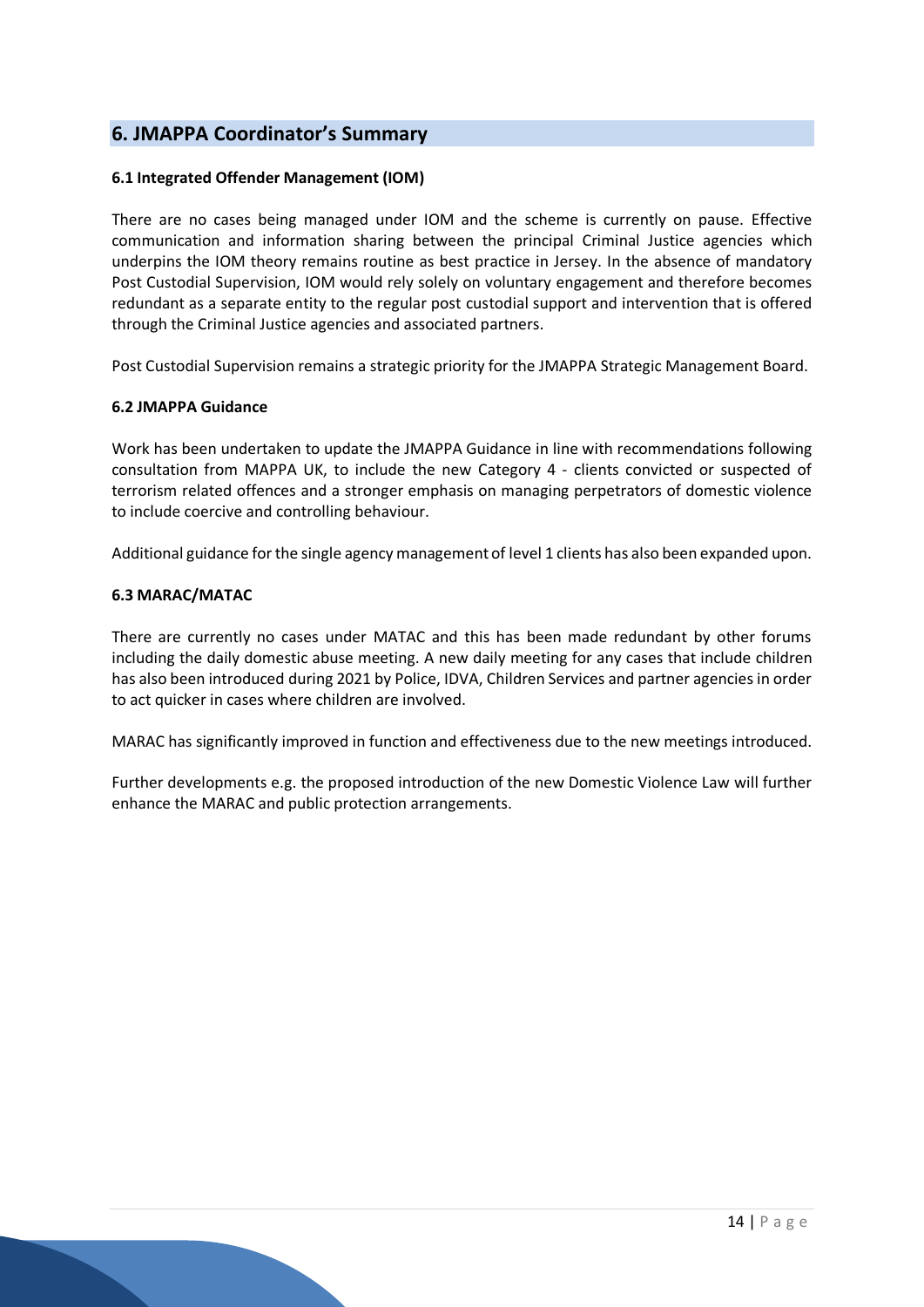#### **7. Multi-Agency Risk Assessment Conferencing (MARAC)**

A MARAC is a meeting where information is shared on the highest risk domestic abuse cases between representatives of a number of agencies, Justice and Home Affairs, Health and Community Services, Children, Young People, Education and Skills, Customer and Local Services, Andium Homes, The Refuge, Independent Domestic Violence Advisors and other statutory and voluntary sectors.

After sharing all relevant information they have about a victim, the representatives discuss options for increasing the safety of the victim and turn these into a coordinated action plan. The primary focus of the MARAC is to safeguard the victim.

MARAC meetings continue to be chaired by the JMAPPA Coordinator with the purpose of providing a greater synergy between the two different multi-agency forums.

Since its introduction in January 2014, the Jersey MARAC has become the established multi-agency process for the safeguarding of domestic abuse victims.